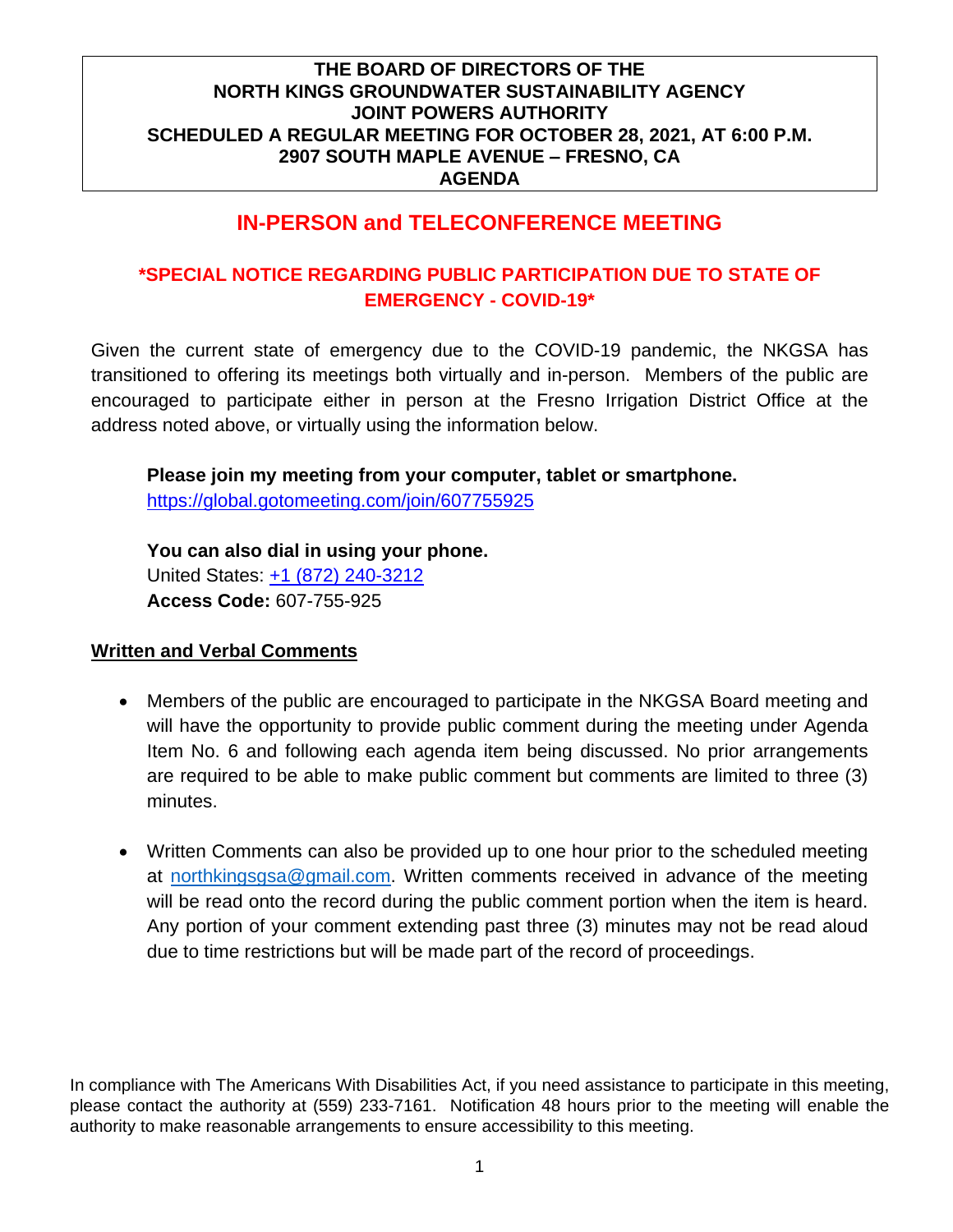# **IN-PERSON and TELECONFERENCE MEETING**

### **1. CALL TO ORDER**

### **2. PLEDGE OF ALLEGIANCE**

### **3. NKGSA RESOLUTION 2021-02**

a. In accordance with AB361, the Board will consider adoption of NKGSA Resolution 2021-02: Resolution of the North Kings Groundwater Sustainability Agency Board of Directors – Resolution Continuing the North Kings Groundwater Sustainability Agency Board Authority to hold virtual meetings pursuant to AB 361. (Chauhan/Dale)

### **4. REVIEW AGENDA**

Additional Agenda Items – Requires Majority Approval of Board - §54954.2(b)

### **5. REVIEW OF FUTURE MEETINGS**

### **6. PUBLIC PRESENTATIONS (for items not on agenda) – 3 Minutes Maximum Per Person, 10 Minutes Maximum Per Subject**

### **7. POTENTIAL CONFLICTS OF INTEREST**

Any Board Member who has a potential conflict of interest may now identify the item and recuse themselves from discussing and voting on the matter. [FPPC §18705]

### **8. ADMINISTRATIVE MATTERS**

- a. Discussion/Possible Action on Board Meeting Minutes August 26, 2021
- b. Kings Subbasin Coordination Update (Samuelian)
- c. Water Conditions Update (Claes)
- d. Advisory Committee Update (Redelfs)
- e. Discussion/Possible Action Appointment of Seat No. 7 (At-Large) Director (Chauhan)
- f. Workgroup Updates (Chauhan)
	- i. Policy Workgroup (Chauhan)
		- 1. Agency Groundwater Impact Mitigation Policy Update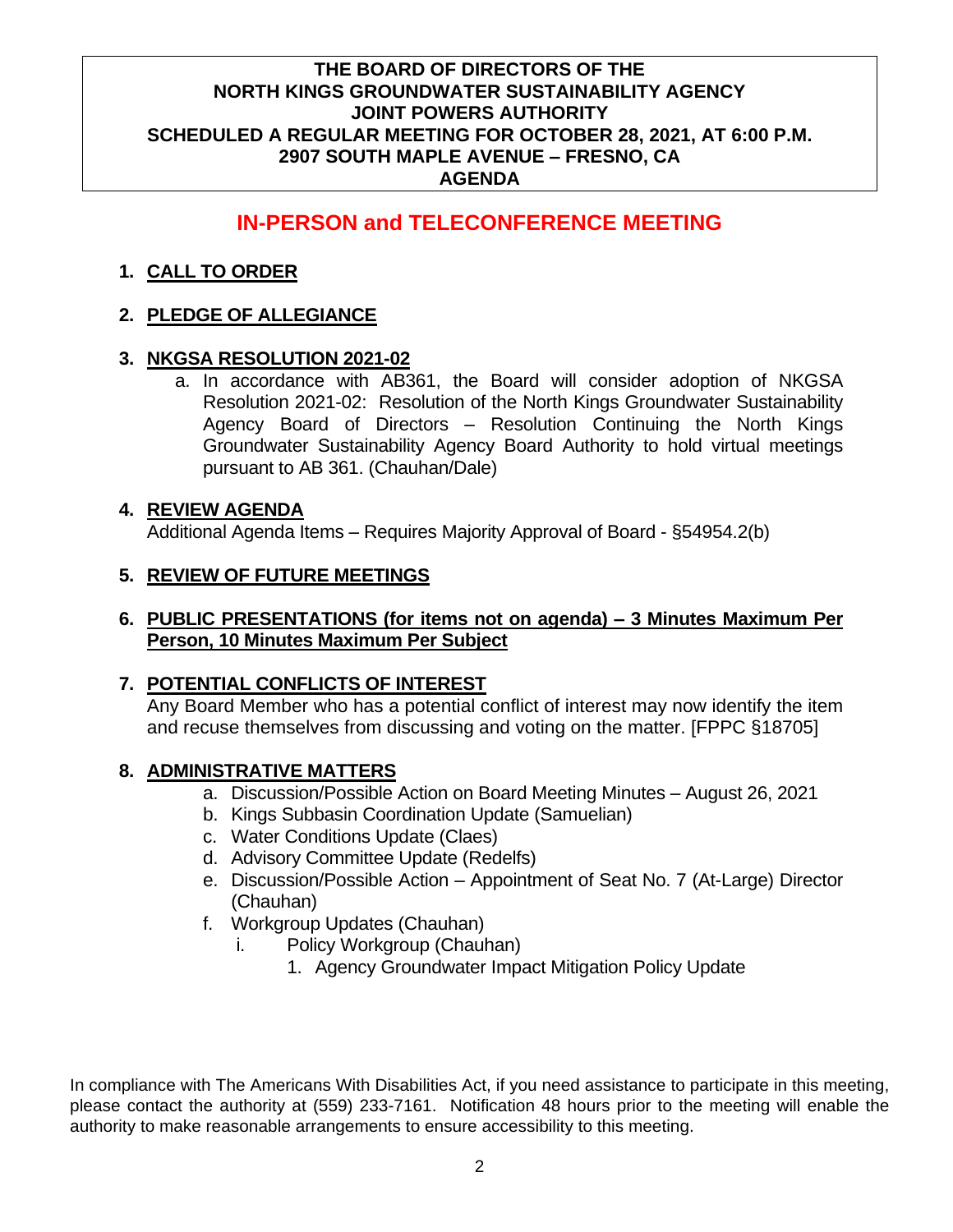### **9. FINANCIAL MATTERS**

- a. Discussion/Possible Action Approval of the 2020-2021 Audited Financial Statements (Henderson/Hailey)
- b. Discussion/Possible Action Approval of the Final Financial Statements as of June 30, 2021 (Hailey)
- c. Discussion/Possible Action Approval of Expense Report for July 2021 and August 2021 (Hailey)
- d. Discussion/Possible Action Approval of the Financial Statements as of August 31, 2021 (Hailey)

### **10.EXECUTIVE OFFICER REPORT (Chauhan)**

- a. Department of Water Resources Prop 68 Grant Update
- b. Outreach / External Affairs Update
- c. Representative Monitoring Network Update
- d. Miscellaneous

#### **11.DIRECTORS REPORT**

#### **CLOSED SESSION**

#### **Government Code Section 54957 – Public Employee Performance Evaluation: Executive Officer**

**Conference with Legal Counsel – Anticipated Litigation** (Government Code Section 54956.9(d)(2)): One potential case

### **12.REPORT ON ACTION(S) TAKEN IN CLOSED SESSION**

#### **13.ADJOURNMENT**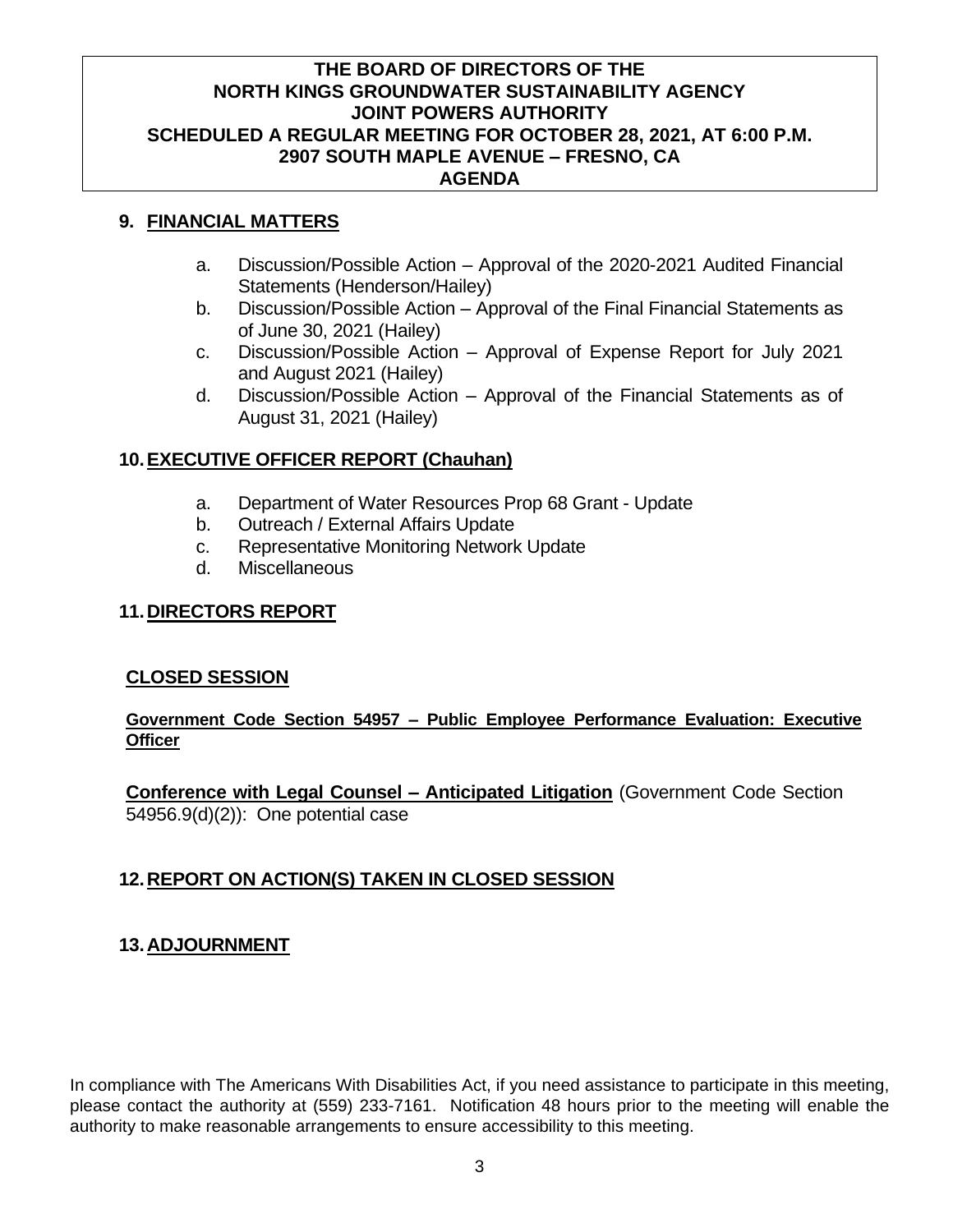Note: This agenda is posted pursuant to the provisions of the Government Code commencing at Section 54950. The date of this posting is October 25. 2021. Posting locations are: 1) Fresno Irrigation District Office; 2) NKGSA Website; and 3) Notice Box located in front of 2907 S Maple Avenue – Fresno, CA (24-hour access available on District website and in the mailbox in front of building).

"In accordance with California Government Code Section 54957.5, any writing or document that is a public record, relates to an open session agenda item and is distributed less than 72 hours prior to a regular meeting, will be made available for public inspection in the District offices during normal business hours. If, however, the document is not distributed until the regular meeting to which it relates, then the document or writing will be made available to the public at the location of the meeting."